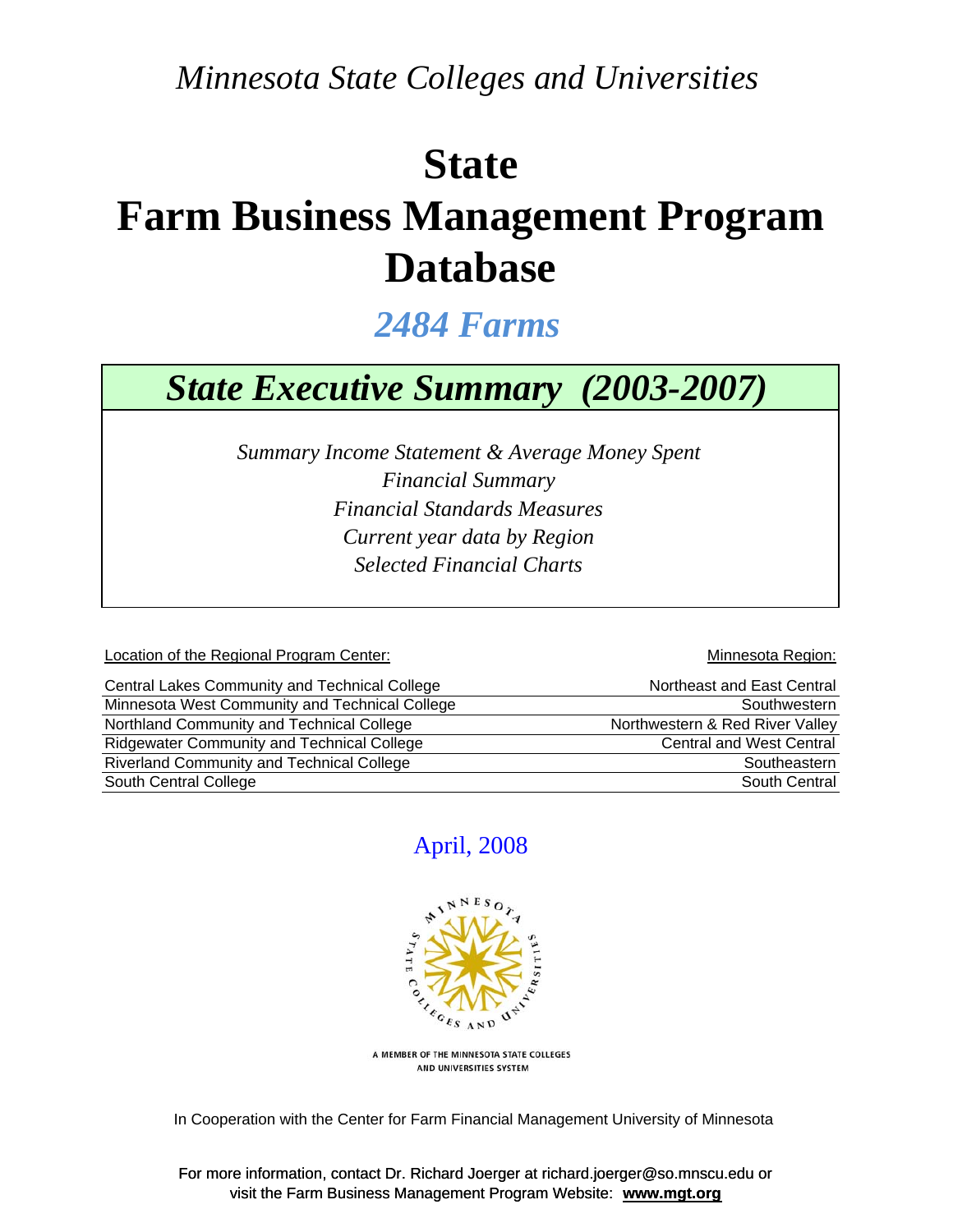| <b>Summary Farm Income Statement</b><br><b>(Farms Sorted By Years)</b><br><b>Minnesota State Colleges &amp; Universities - Farm Business Management</b> |         |         |         |         |         |
|---------------------------------------------------------------------------------------------------------------------------------------------------------|---------|---------|---------|---------|---------|
|                                                                                                                                                         |         |         |         |         |         |
| Number of farms                                                                                                                                         | 2484    | 2332    | 2247    | 2234    | 2266    |
| <b>Farm Revenue</b>                                                                                                                                     |         |         |         |         |         |
| Crop sales                                                                                                                                              | 271,993 | 214,302 | 169,985 | 179,335 | 174,324 |
| Change in crop and feed inventory                                                                                                                       | 66,326  | 47,255  | 24,961  | 850     | 7,267   |
| Livestock sales                                                                                                                                         | 251,152 | 206,067 | 208,743 | 198,421 | 152,215 |
| Change in mkt livestock inventory                                                                                                                       | 2,287   | 1,129   | 3,453   | 4,799   | 2,302   |
| Government payments                                                                                                                                     | 15,721  | 27,139  | 49,788  | 23,762  | 28,172  |
| Other cash income                                                                                                                                       | 47,801  | 40,884  | 39,857  | 36,840  | 29,312  |
| Change in accounts receivable                                                                                                                           | 8,957   | 979     | $-4308$ | 9226    | $-144$  |
| <b>Gross revenue</b>                                                                                                                                    | 664,237 | 537,755 | 492,479 | 453,233 | 393,448 |
| <b>Farm Expenses</b>                                                                                                                                    |         |         |         |         |         |
| Cash operating expenses                                                                                                                                 | 469,320 | 395,062 | 361,409 | 336,393 | 293,349 |
| Change in prepaid exp & supplies                                                                                                                        | 12,921  | 149     | 4,788   | 3,712   | 3,258   |
| Change in accounts payable                                                                                                                              | 8,232   | 6420    | -4      | 586     | $-673$  |
| Depreciation & other capital adj                                                                                                                        | 28,869  | 26,107  | 25,604  | 24,954  | 24,549  |
| Total operating expense                                                                                                                                 | 477,036 | 414,600 | 382,229 | 357,049 | 315,313 |
| Interest paid                                                                                                                                           | 23,552  | 21,630  | 24,997  | 22,932  | 23,369  |
| Change in accrued interest                                                                                                                              | 11,221  | 9553    | 1052    | 491     | $-111$  |
| <b>Total expense</b>                                                                                                                                    | 511,809 | 445,783 | 408,278 | 380,472 | 338,571 |
| Net farm income                                                                                                                                         | 152,432 | 91,971  | 84,198  | 72,761  | 54,880  |



**Farm Business Management Education Programs State Summary** State Summary *A Member of the Minnesota State Colleges & Universities System* **April, 2008**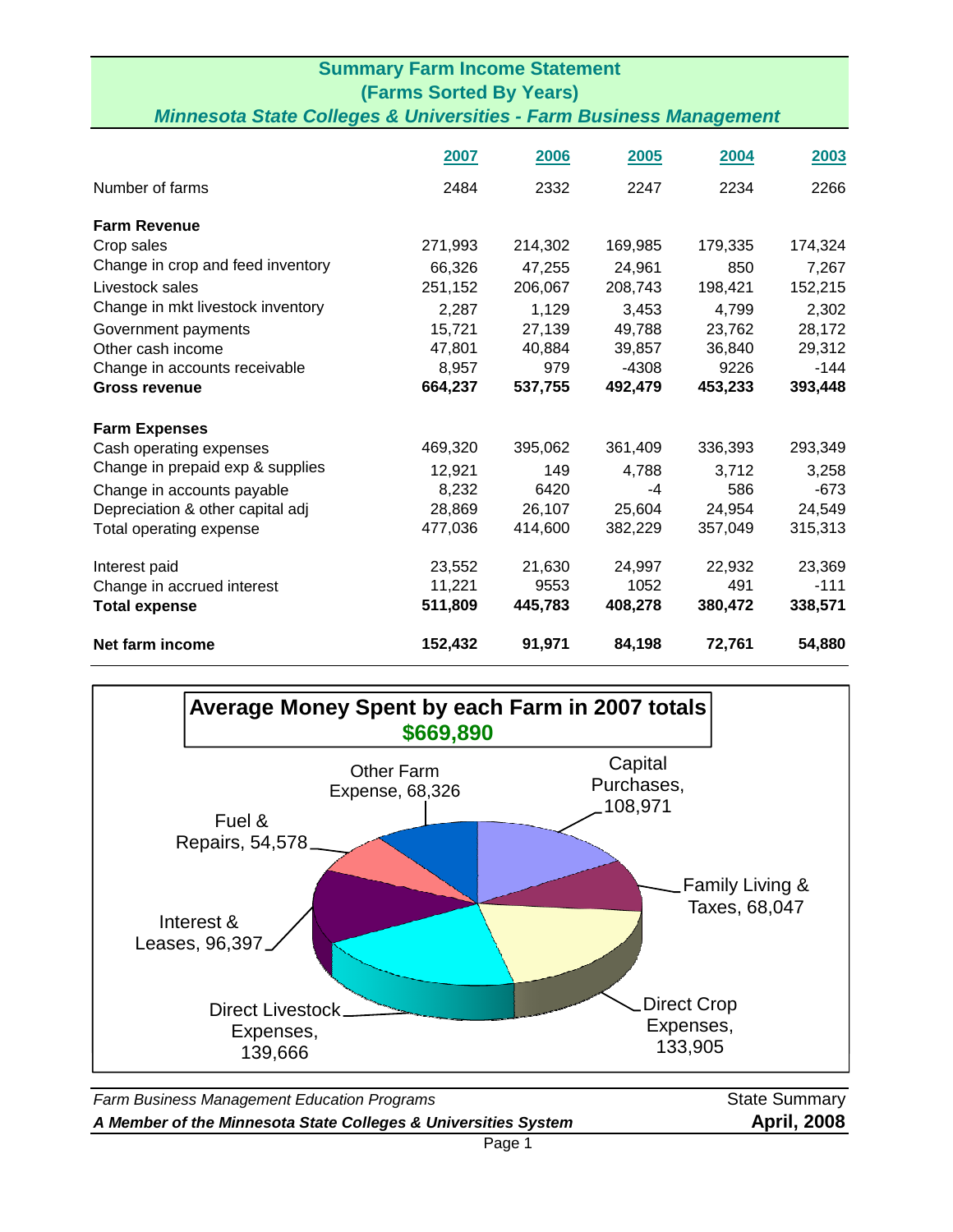|                                                                               | <b>Financial Summary</b> |           |           |           |                      |  |
|-------------------------------------------------------------------------------|--------------------------|-----------|-----------|-----------|----------------------|--|
| <b>(Farms Sorted By Years)</b>                                                |                          |           |           |           |                      |  |
| <b>Minnesota State Colleges &amp; Universities - Farm Business Management</b> |                          |           |           |           |                      |  |
|                                                                               | 2007                     | 2006      | 2005      | 2004      | 2003                 |  |
| Number of farms                                                               | 2484                     | 2332      | 2247      | 2234      | 2266                 |  |
| <b>Income Statement</b>                                                       |                          |           |           |           |                      |  |
| Gross cash farm income                                                        | 586,667                  | 488,392   | 468,370   | 438,358   | 384,026              |  |
| Total cash farm expense                                                       | 492,867                  | 416,694   | 386,406   | 359,325   | 316,718              |  |
| Net cash farm income                                                          | 93,800                   | 71,698    | 81,964    | 79,033    | 67,308               |  |
| Inventory change                                                              | 87,502                   | 46,380    | 27,839    | 18,682    | 12,121               |  |
| Depreciation and capital adjust                                               | $-28,869$                | $-26,107$ | $-25,604$ | $-24,954$ | $-24,549$            |  |
| Net farm income                                                               | 152,432                  | 91,971    | 84,198    | 72,761    | 54,880               |  |
| Median Net farm income                                                        | 101,803                  |           |           |           |                      |  |
| <b>Profitability (cost)</b>                                                   |                          |           |           |           |                      |  |
| Labor and management earnings                                                 | 119,063                  | 62,570    | 57,722    | 49,125    | 33,716               |  |
| Rate of return on assets                                                      | 13.8%                    | 9.1%      | 8.5%      | 8.0%      | 6.5%                 |  |
| Rate of return on equity                                                      | 20.7%                    | 11.8%     | 11.5%     | 10.9%     | 7.4%                 |  |
| Operating profit margin                                                       | 26.8%                    | 19.7%     | 18.5%     | 17.6%     | 14.9%                |  |
| Asset turnover rate                                                           | 51.4%                    | 46.1%     | 46.1%     | 45.6%     | 43.8%                |  |
| <b>Liquidity</b>                                                              |                          |           |           |           |                      |  |
| Ending current ratio                                                          | 1.85                     | 1.57      | 1.52      | 1.48      | 1.43                 |  |
| Ending working capital                                                        | 180,469                  | 114,233   | 90,647    | 76,346    | 62,873               |  |
| End working capital to gross inc                                              | 30.8%                    | 23.4%     | 19.4%     | 17.4%     | 16.4%                |  |
| Term debt coverage ratio                                                      | 263.4%                   | 178.3%    | 174.3%    | 162.8%    | 140.8%               |  |
| Expense as a percent of income                                                | 72.7%                    | 78.0%     | 77.7%     | 78.4%     | 79.8%                |  |
| Interest as a percent of income                                               | 5.2%                     | 5.8%      | 5.3%      | 5.2%      | 5.9%                 |  |
| <b>Solvency (market)</b>                                                      |                          |           |           |           |                      |  |
| Number of sole proprietors                                                    | 2,484                    | 2,332     | 2,247     | 2,234     | 2,266                |  |
| Ending farm assets                                                            | 1,533,932                | 1,378,353 | 1,256,228 | 1,132,961 | 1,011,283            |  |
| Ending farm liabilities                                                       | 720,970                  | 662,952   | 604,441   | 560,354   | 514,391              |  |
| Ending total assets                                                           | 1,710,221                | 1,548,641 | 1,412,415 | 1,273,818 | 1,143,305            |  |
| Ending total liabilities                                                      | 764,987                  | 703,945   | 639,662   | 590,327   | 543,310              |  |
| Ending net worth                                                              | 945,235                  | 844,696   | 772,753   | 683,491   | 599,994              |  |
| Net worth change                                                              | 139,936                  | 90,504    | 89,850    | 74,211    | 61,192               |  |
| Ending farm debt to asset ratio                                               | 47%                      | 48%       | 48%       | 49%       | 51%                  |  |
| Beg total debt to asset ratio                                                 | 46%                      | 46%       | 46%       | 48%       | 49%                  |  |
| End total debt to asset ratio                                                 | 45%                      | 45%       | 45%       | 46%       | 48%                  |  |
| <b>Nonfarm Information</b>                                                    |                          |           |           |           |                      |  |
| Net nonfarm income                                                            | 24,532                   | 24,249    | 23,678    | 21,589    | 21,602               |  |
| Farms reporting living expenses                                               | 957                      | 893       | 873       | 924       | 981                  |  |
| Total family living expense                                                   | 43,517                   | 41,399    | 39,162    | 38,616    | 34,941               |  |
| Total living, invest, & capital                                               | 65,882                   | 66,293    | 59,573    | 57,656    | 51,755               |  |
| <b>Crop Acres</b>                                                             |                          |           |           |           |                      |  |
| Total acres owned                                                             | 269                      | 273       | 275       | 275       | 270                  |  |
| Total crop acres                                                              | 777                      | 782       | 761       | 754       | 734                  |  |
| Total crop acres owned                                                        | 211                      | 217       | 218       | 222       | 212                  |  |
| Total crop acres cash rented                                                  | 545                      | 541       | 520       | 505       | 493                  |  |
| Total crop acres share rented                                                 | 22                       | 23        | 24        | 27        | 29                   |  |
| Farm Business Management Education Programs                                   |                          |           |           |           | <b>State Summary</b> |  |
| A Member of the Minnesota State Colleges & Universities System                |                          |           |           |           | <b>April, 2008</b>   |  |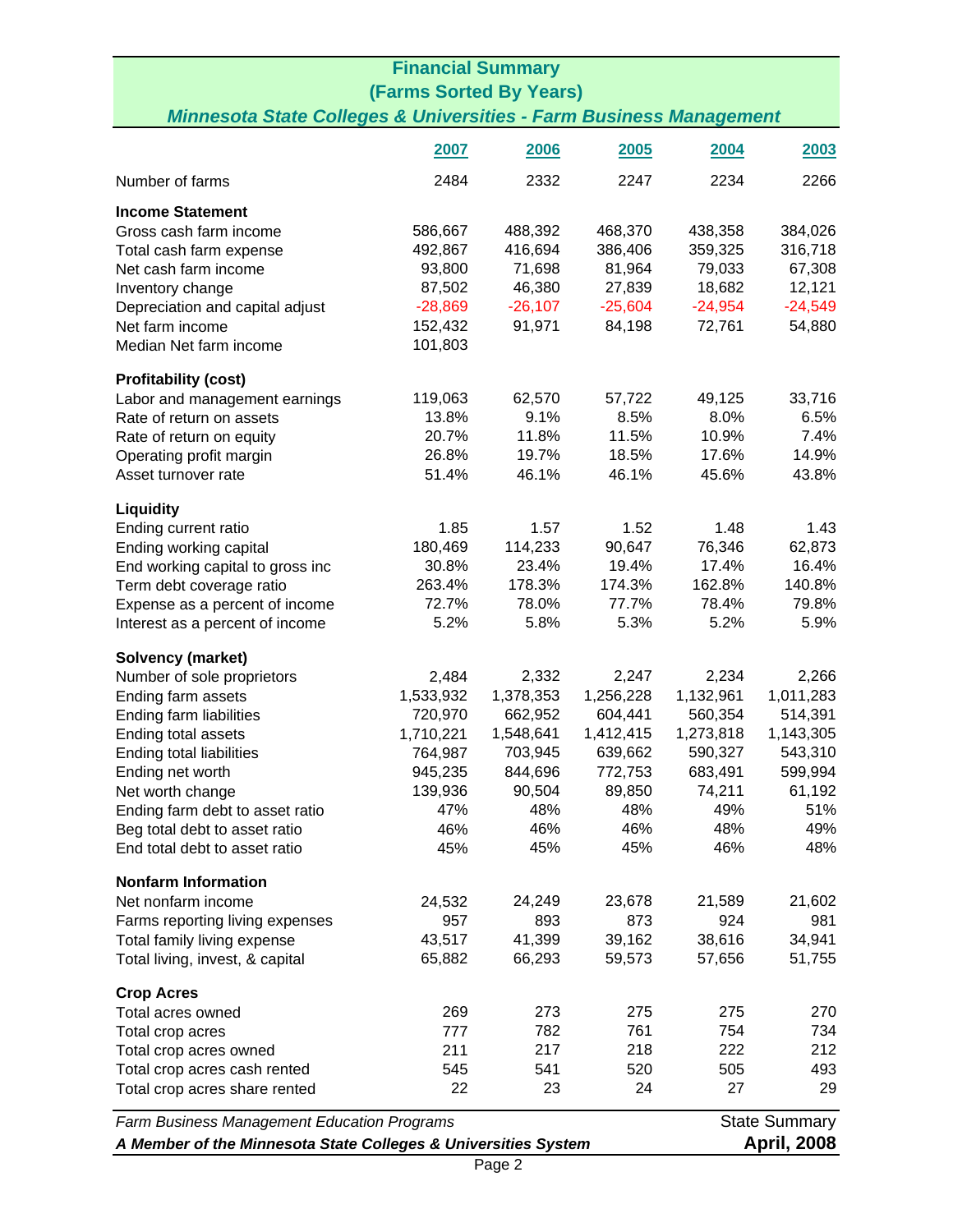| <b>Financial Standards Measures</b><br><b>(Farms Sorted By Years)</b><br><b>Minnesota State Colleges &amp; Universities - Farm Business Management</b>      |                                         |                                         |                                         |                                         |                                         |
|-------------------------------------------------------------------------------------------------------------------------------------------------------------|-----------------------------------------|-----------------------------------------|-----------------------------------------|-----------------------------------------|-----------------------------------------|
|                                                                                                                                                             | 2007                                    | 2006                                    | 2005                                    | 2004                                    | 2003                                    |
| Number of farms                                                                                                                                             | 2484                                    | 2332                                    | 2247                                    | 2234                                    | 2266                                    |
| <b>Liquidity</b><br>Current ratio<br>Working capital                                                                                                        | 1.85<br>180,469                         | 1.57<br>114,233                         | 1.52<br>90,647                          | 1.48<br>76,346                          | 1.43<br>62,873                          |
| <b>Solvency (market)</b><br>Farm debt to asset ratio<br>Farm equity to asset ratio<br>Farm debt to equity ratio                                             | 47%<br>53%<br>89%                       | 48%<br>52%<br>93%                       | 48%<br>52%<br>93%                       | 49%<br>51%<br>98%                       | 51%<br>49%<br>104%                      |
| <b>Profitability (cost)</b><br>Rate of return on farm assets<br>Rate of return on farm equity<br>Operating profit margin<br>Net farm income                 | 13.8%<br>20.7%<br>26.8%<br>152,432      | 9.1%<br>11.8%<br>19.7%<br>91,971        | 8.5%<br>11.5%<br>18.5%<br>84,198        | 8.0%<br>10.9%<br>17.6%<br>72,761        | 6.5%<br>7.4%<br>14.9%<br>54,880         |
| <b>Repayment Capacity</b><br>Term debt coverage ratio<br>Capital replacement margin                                                                         | 263%<br>105,629                         | 178%<br>47,929                          | 174%<br>43,951                          | 163%<br>35,569                          | 141%<br>22,456                          |
| <b>Efficiency</b><br>Asset turnover rate (cost)<br>Operating expense ratio<br>Depreciation expense ratio<br>Interest expense ratio<br>Net farm income ratio | 51.4%<br>67.5%<br>4.3%<br>5.2%<br>22.9% | 46.1%<br>72.2%<br>4.9%<br>5.8%<br>17.1% | 46.1%<br>72.4%<br>5.2%<br>5.3%<br>17.1% | 45.6%<br>73.3%<br>5.5%<br>5.2%<br>16.1% | 43.8%<br>73.9%<br>6.2%<br>5.9%<br>13.9% |



**Farm Business Management Education Programs State Summary** State Summary *A Member of the Minnesota State Colleges & Universities System* **April, 2008**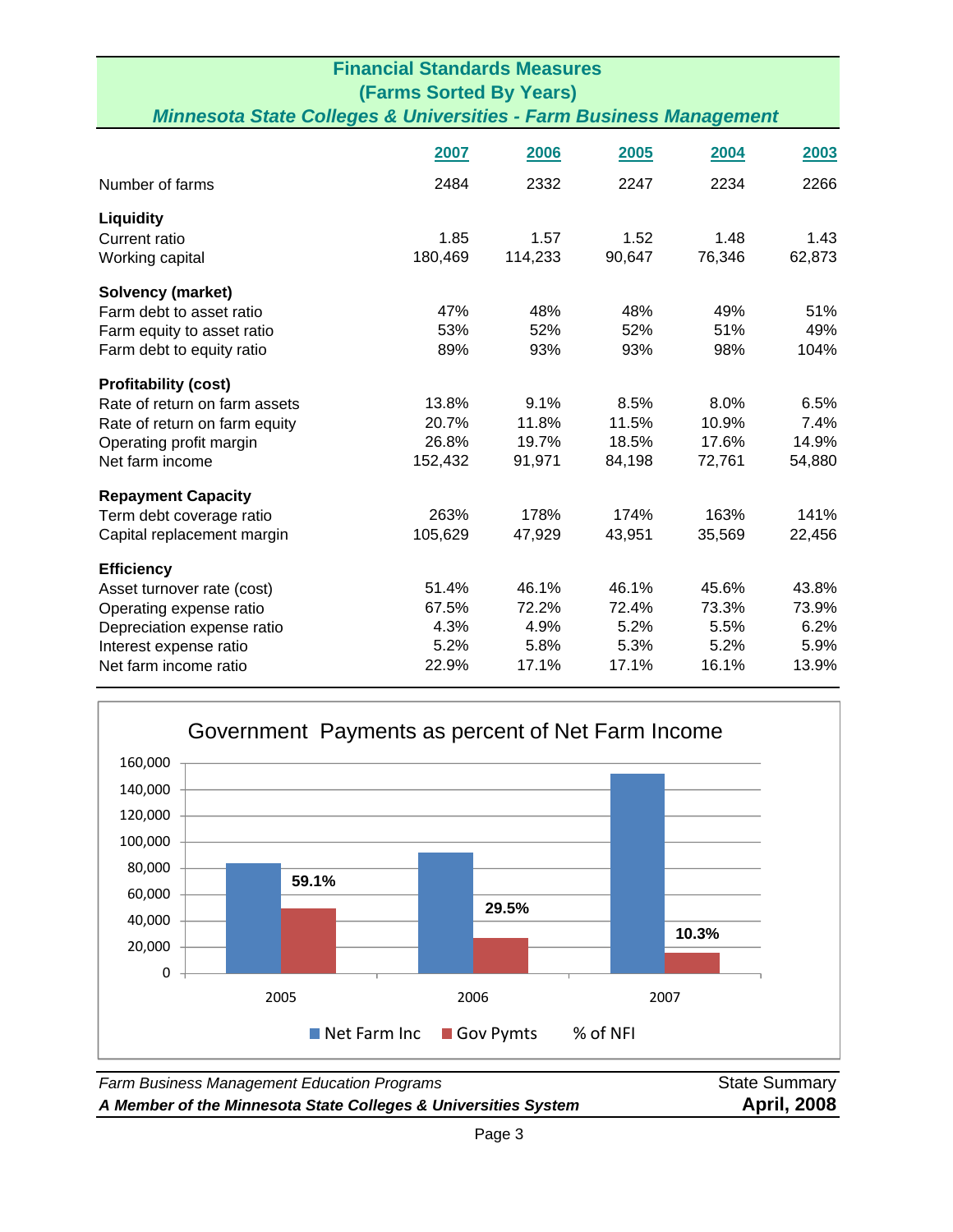| <b>Financial Summary</b>                                                                                      |                                                                    |                      |                      |                      |                                            |  |
|---------------------------------------------------------------------------------------------------------------|--------------------------------------------------------------------|----------------------|----------------------|----------------------|--------------------------------------------|--|
| (Farms Sorted By Report Region)                                                                               |                                                                    |                      |                      |                      |                                            |  |
|                                                                                                               | Minnesota State Colleges & Universities - Farm Business Management |                      |                      |                      |                                            |  |
|                                                                                                               | <b>NC&amp;NW</b>                                                   | <b>Valley</b>        | WC&C                 | <b>SW&amp;SC</b>     | $SE$                                       |  |
| Number of farms                                                                                               | 494                                                                | 248                  | 560                  | 850                  | 464                                        |  |
| <b>Income Statement</b>                                                                                       |                                                                    |                      |                      |                      |                                            |  |
| Gross cash farm income                                                                                        | 398,086                                                            | 729,735              | 554,242              | 615,123              | 694,815                                    |  |
| Total cash farm expense                                                                                       | 330,462                                                            | 602,429              | 454,110              | 520,827              | 596,786                                    |  |
| Net cash farm income                                                                                          | 67,624                                                             | 127,305              | 100,133              | 94,295               | 98,030                                     |  |
| Inventory change                                                                                              | 65,953                                                             | 142,528              | 83,927               | 86,966               | 88,357                                     |  |
| Depreciation and capital adjust                                                                               | $-22,563$                                                          | $-30,248$            | $-25,346$            | $-31,322$            | $-34,409$                                  |  |
| Net farm income                                                                                               | 111,015                                                            | 239,585              | 158,714              | 149,940              | 151,978                                    |  |
| Median Net farm income                                                                                        | 54,712                                                             | 174,001              | 112,739              | 109,507              | 98,272                                     |  |
| <b>Profitability (cost)</b>                                                                                   |                                                                    |                      |                      |                      |                                            |  |
| Labor and management earnings                                                                                 | 89,145                                                             | 190,518              | 122,348              | 118,231              | 113,722                                    |  |
| Rate of return on assets                                                                                      | 13.5%                                                              | 15.8%                | 13.9%                | 14.2%                | 12.1%                                      |  |
| Rate of return on equity                                                                                      | 21.6%                                                              | 22.8%                | 20.4%                | 21.7%                | 17.2%                                      |  |
| Operating profit margin<br>Asset turnover rate                                                                | 27.4%<br>49.2%                                                     | 26.7%                | 28.5%<br>48.9%       | 26.9%                | 24.2%<br>50.1%                             |  |
|                                                                                                               |                                                                    | 59.0%                |                      | 52.6%                |                                            |  |
| Liquidity                                                                                                     |                                                                    |                      |                      |                      |                                            |  |
| Ending current ratio                                                                                          | 1.63                                                               | 1.84                 | 1.91                 | 1.87                 | 1.92                                       |  |
| Ending working capital                                                                                        | 86,342                                                             | 256,649              | 181,580              | 198,825              | 208,565                                    |  |
| End working capital to gross inc                                                                              | 21.7%                                                              | 35.2%                | 32.8%                | 32.3%                | 30.0%                                      |  |
| Term debt coverage ratio                                                                                      | 241.2%                                                             | 339.6%               | 261.6%               | 269.3%               | 248.8%                                     |  |
| Expense as a percent of income                                                                                | 70.7%                                                              | 68.2%<br>4.7%        | 70.6%<br>5.2%        | 73.9%<br>5.1%        | 76.0%<br>5.2%                              |  |
| Interest as a percent of income                                                                               | 6.0%                                                               |                      |                      |                      |                                            |  |
| Solvency (cost)                                                                                               |                                                                    |                      |                      |                      |                                            |  |
| Number of sole proprietors                                                                                    | 494                                                                | 248                  | 560                  | 850                  | 464                                        |  |
| Ending farm assets                                                                                            | 846,850                                                            | 1,562,619            | 1,208,353            | 1,152,452            | 1,333,917                                  |  |
| Ending farm liabilities                                                                                       | 442,354<br>944,057                                                 | 653,073<br>1,739,157 | 547,221<br>1,331,823 | 570,901              | 645,034                                    |  |
| Ending total assets                                                                                           | 467,082                                                            | 702,602              | 579,687              | 1,319,186<br>619,375 | 1,513,119<br>673,038                       |  |
| Ending total liabilities                                                                                      |                                                                    |                      | 752,135              |                      |                                            |  |
| Ending net worth                                                                                              | 476,975<br>93,950                                                  | 1,036,556<br>197,359 |                      | 699,810              | 840,081                                    |  |
| Net worth change<br>Ending farm debt to asset ratio                                                           | 52%                                                                | 42%                  | 127,290<br>45%       | 126,151<br>50%       | 135,481<br>48%                             |  |
| Beg total debt to asset ratio                                                                                 | 53%                                                                | 44%                  | 46%                  | 50%                  | 47%                                        |  |
| End total debt to asset ratio                                                                                 | 49%                                                                | 40%                  | 44%                  | 47%                  | 44%                                        |  |
| Solvency (market)                                                                                             |                                                                    |                      |                      |                      |                                            |  |
| Number of sole proprietors                                                                                    | 494                                                                | 248                  | 560                  | 850                  | 464                                        |  |
| Ending farm assets                                                                                            | 1,025,765                                                          | 1,874,203            | 1,484,061            | 1,584,436            | 1,838,535                                  |  |
| Ending farm liabilities                                                                                       | 527,429                                                            | 851,632              | 669,048              | 746,436              | 853,283                                    |  |
| Ending total assets                                                                                           | 1,134,923                                                          | 2,080,832            | 1,627,273            | 1,795,930            | 2,047,798                                  |  |
| Ending total liabilities                                                                                      | 554,555                                                            | 906,787              | 705,695              | 804,137              | 890,491                                    |  |
| Ending net worth                                                                                              | 580,369                                                            | 1,174,045            | 921,579              | 991,793              | 1,157,307                                  |  |
| Net worth change                                                                                              | 92,050                                                             | 193,120              | 152,445              | 132,537              | 159,150                                    |  |
| Ending farm debt to asset ratio                                                                               | 51%                                                                | 45%                  | 45%                  | 47%                  | 46%                                        |  |
| Beg total debt to asset ratio                                                                                 | 51%                                                                | 45%                  | 45%                  | 46%                  | 45%                                        |  |
| End total debt to asset ratio                                                                                 | 49%                                                                | 44%                  | 43%                  | 45%                  | 43%                                        |  |
| <b>Nonfarm Information</b>                                                                                    |                                                                    |                      |                      |                      |                                            |  |
| Net nonfarm income                                                                                            | 21,920                                                             | 16,637               | 22,662               | 29,338               | 23,045                                     |  |
| Farms reporting living expenses                                                                               | 107                                                                | 36                   | 160                  | 477                  | 195                                        |  |
| Total family living expense                                                                                   | 28,508                                                             | 42,680               | 44,588               | 48,753               | 37,617                                     |  |
| Total living, invest, & capital                                                                               | 42,106                                                             | 73,221               | 68,476               | 72,328               | 58,182                                     |  |
| <b>Crop Acres</b>                                                                                             |                                                                    |                      |                      |                      |                                            |  |
| Total acres owned                                                                                             | 359                                                                | 397                  | 262                  | 207                  | 243                                        |  |
| Total crop acres                                                                                              | 752                                                                | 1742                 | 828                  | 682                  | 591                                        |  |
| Total crop acres owned                                                                                        | 243                                                                | 336                  | 227                  | 171                  | 181                                        |  |
| Total crop acres cash rented                                                                                  | 492                                                                | 1338                 | 582                  | 482                  | 399                                        |  |
| Total crop acres share rented                                                                                 | 16                                                                 | 68                   | 18                   | 29                   | 12                                         |  |
| Farm Business Management Education Programs<br>A Member of the Minnesota State Colleges & Universities System |                                                                    |                      |                      |                      | <b>State Summary</b><br><b>April, 2008</b> |  |
|                                                                                                               |                                                                    |                      |                      |                      |                                            |  |